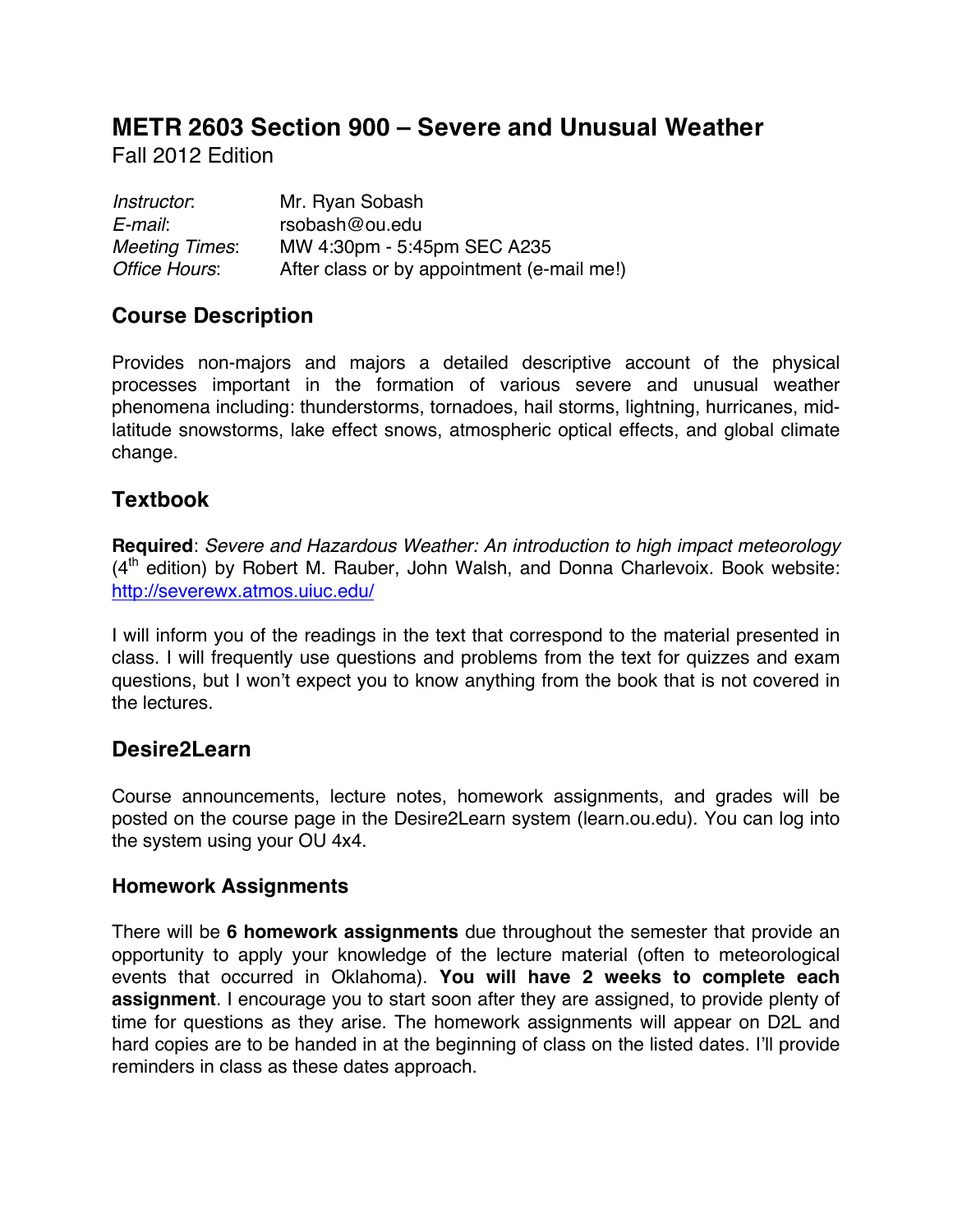Late homework will only be accepted for full credit if a valid University-approved excuse is provided. If you will be unable to turn in your homework on a given date, please let me know in advance, as soon as you are aware of the conflict so arrangements can be made. I will accept homework up to a week after the due date, but a 20% late homework deduction will be applied to your homework grade. Since I aim to return graded homework a week after it is due, homework that is turned in after a week will not be accepted and will earn zero credit.

While it is acceptable to work with classmates on these assignments, your answers *must be original*. All assignments with significant similarities will earn no credit and will likely result in all involved parties being referred to the Provost. The policies covering academic misconduct at OU are strict and, once a student is referred, are largely out of my control. Group work is frequently beneficial for building understanding of the course material and concepts, but *you must devise an original, independent solution to each assignment*. If you are having trouble doing so, please let me know. To learn more about the University's efforts to combat academic misconduct, go to http://integrity.ou.edu.

## **In-class exercises and quizzes**

There will be 15 in-class quizzes and exercises throughout the semester. *These will be unannounced!* They will cover material presented in the most recent lecture or will be a short guided activity that can be completed in class. Many should be easy for those who regularly attend class and are attentive during lectures. Your highest 12 scores will count toward your overall quiz grade in the course (so, you can drop 3 quiz scores). Extra credit will be provided for students who complete all 15 in-class exercises/quizzes.

## **Exams**

Two mid-term exams and one final exam will provide a means to assess your mastery of the course material. The exam dates are provided in the attached schedule – **please let me know ASAP if you have a conflict with these dates**. Makeup exams will only be offered for University-approved excuses. I will provide a short in-class review session before each exam and will hold special evening office hours to ensure your preparedness.

## **Grading**

| In-class quizzes/activities 100 pts (16.6%) |  |
|---------------------------------------------|--|
| Homework assignments 150 pts (25%)          |  |
|                                             |  |
|                                             |  |
|                                             |  |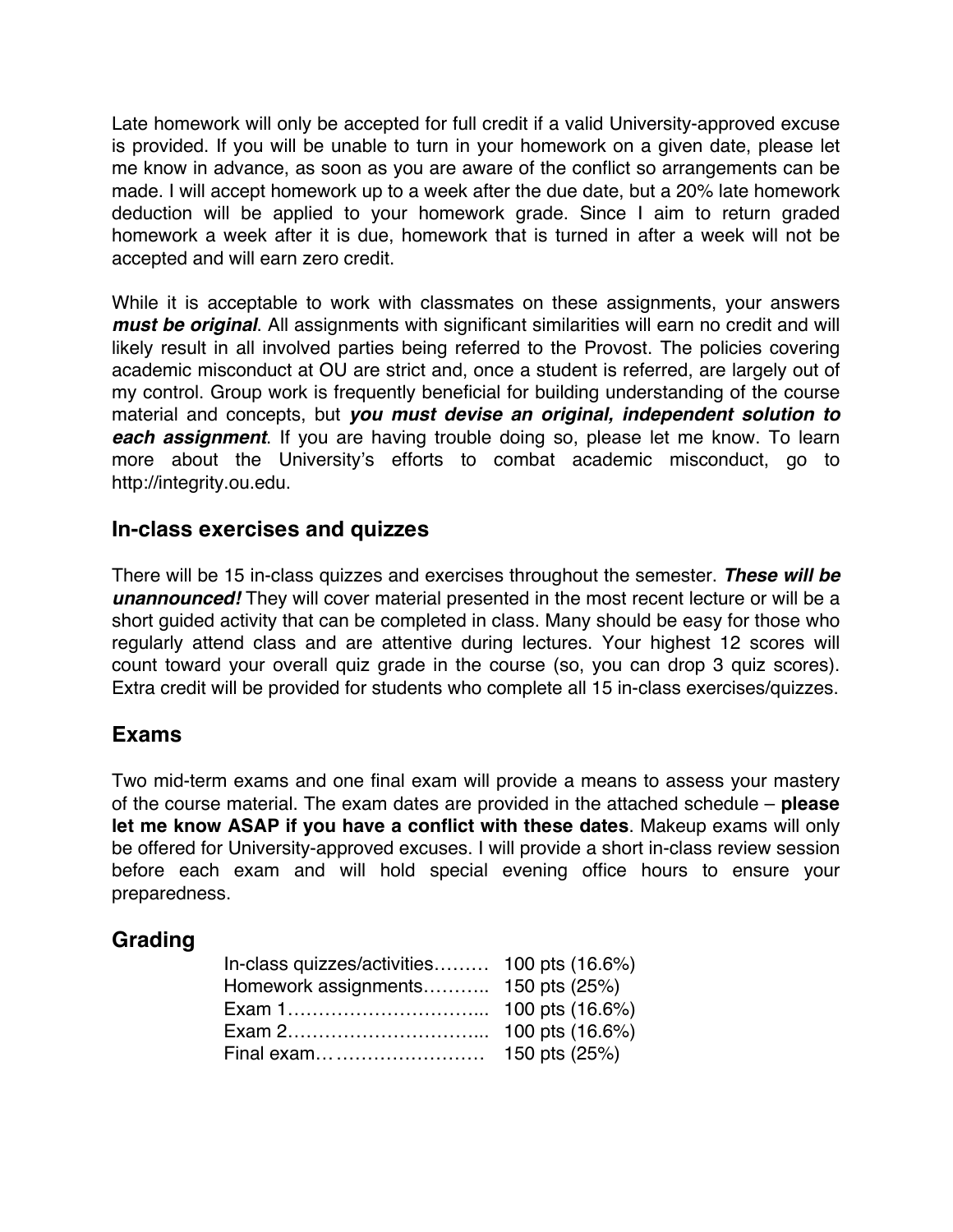*Grades will not be curved, final grades will be assigned as follows:*

| $>= 90\%$ of possible points: | A  |
|-------------------------------|----|
| 80-89%:                       | B  |
| 70-79%:                       | C  |
| 60-69%:                       | D  |
| <60%∶                         | E. |

## **Weather discussions**

On days when severe or unusual weather events are occurring within the U.S., I will lead a weather discussion at the beginning of class. *I encourage your participation during the discussions* in various ways: asking questions, connecting the current weather to class topics, or suggesting an event to discuss. Living in Oklahoma presents unique opportunities to study and experience many of the extreme weather phenomena we will learn about in class. Regularly scheduled lectures may be preempted for any ongoing severe weather so we can crowd around the windows and watch!

## **Field trips and guest lectures**

It is my belief that a traditional lecture is only one of many ways students can appreciate the exciting nature of severe weather. I'm planning to invite several guests to the class to share their enthusiasm about this subject, and may organize 1 or 2 evening field trips to take advantage of the one-of-a-kind severe weather resources present in Norman (e.g. NWC, radars, etc.). The field trips will be optional, but will be designed to be relatively short (~1 hour). Students who attend will receive extra credit.

## **For students with disabilities**

The University of Oklahoma and myself are committed to providing reasonable accommodation for all students with disabilities. Students with disabilities who require accommodation in this course are requested to speak with me as early in the semester as possible. Students with disabilities must be registered with the Office of Disability Services prior to receiving accommodations in this course. The Office of Disability Services is located in Goddard Health Center, Suite 166, phone 325-3852 or TDD only 325-4173.

## **Academic misconduct (cheating, plagiarism, etc.)**

As expressed earlier in this syllabus, academic misconduct, including both cheating and plagiarism, is a serious offense and will not be tolerated. I encourage you to review the University policies and penalties on academic misconduct at http://integrity.ou.edu (even if you don't intend on cheating, it is good to review these policies and guidelines for academic misconduct set forth by the University).